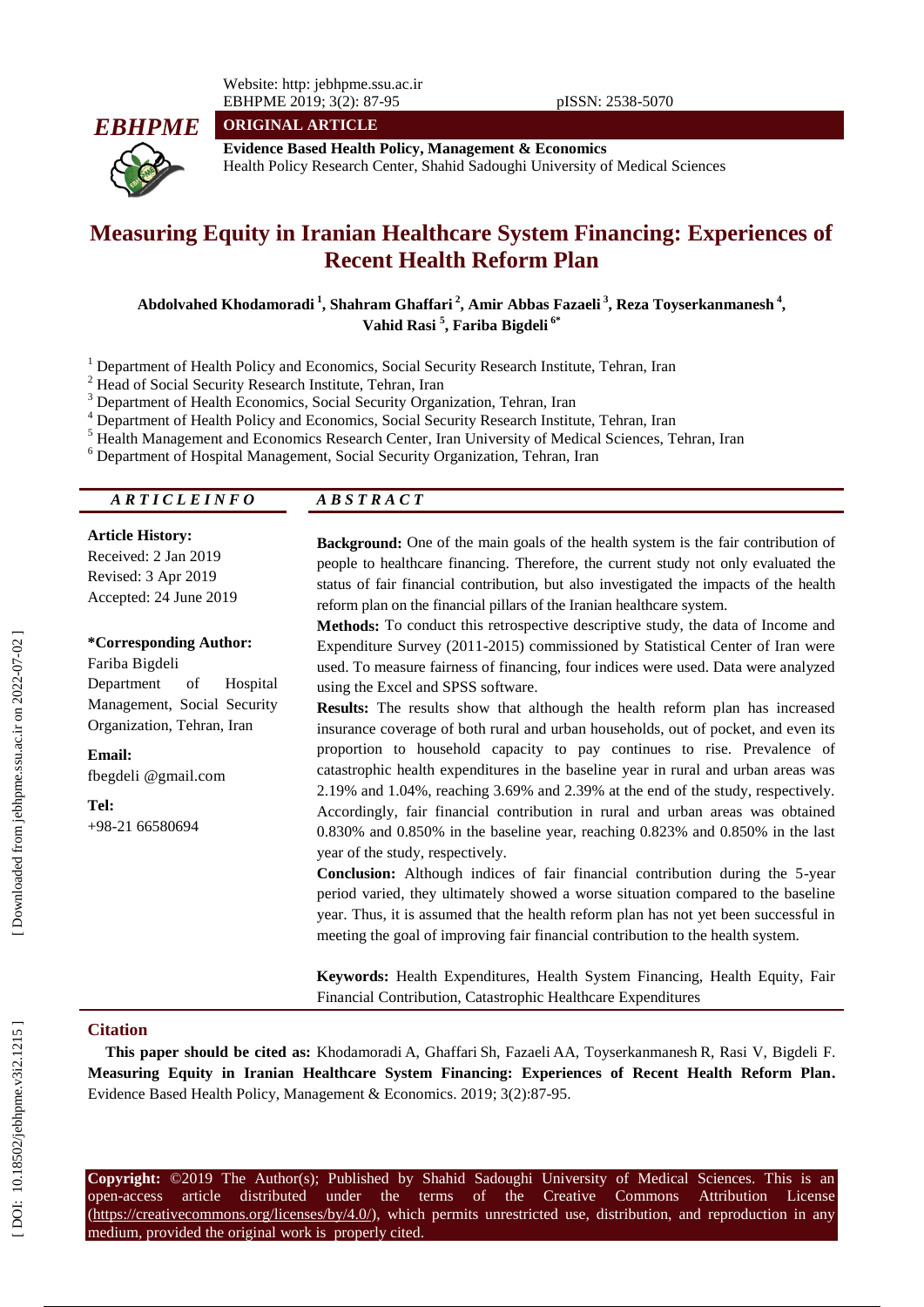## **Introduction**

mproving the health of populations is considered

 $\Gamma$  as an important goal set by governments in many countries, mainly because it is believed that health is a basic and civil right. To achieve this, health systems, which may have different structures in different countries, have been developed ( 1). Health systems are also seeking to fulfill three general objectives, namely, health promotion, responsiveness, and fair financial contribution. In the last few decades, health systems have been faced with challenges resulting from lifestyle change, disease transmission, and introduction of new and mostly costly technologies. Reform is therefore crucial to achieve the above goals ( 2). Iran, as a developing country, also is faced with these challenges. During the last 15 to 20 years, for example, the population aged 60 and over has grown rapidly, and due to lifestyle change, the prevalence of non - Communicable diseases (NCDs) has dramatically increased so that about 80% of deaths are related to the NCDs ( 3). As well, the Iranian Healthcare System (IHS) surfers from certain drawbacks such as high rate of OOP payment ( 4). To deal with these challenges, in May, 2014 , Iran's Health Reform Plan (H RP) was introduced ( 5, 6). The HRP consists of three phases: (a) transforming healthcare services; (b) transforming public health services; and (c) providing compensation mainly through correcting the evaluation of healthcare services. The plan mainly focuses on financial protection against healthcare expenditures, increasing access to healthcare services, and improving quality of healthcare services ( 5). To reform healthcare services, eight packages were introduced, targeting the services delivered in hospitals affiliated to the Ministry of Health and Medical Education (MoHME). One of the packages is aimed at reducing patient payment to 6% of total expenditures in urban areas and 3% in rural areas in hospitals affiliated to the MoHME. Accordingly, all individuals without basic health insurance coverage were covered free of charge ( 7, 8). In this plan, financing is done through resources that are released through targeted subsidy plan and

1% increase in value added tax ( 6).

As already mentioned, fair financial contribution, which is also one of the main purposes of the HRP, is an important criterion to assess the financial status of health systems ( 9, 10). The World Health Organization (WHO) considers this criterion to be essential for health systems that must be taken into account in the context of macro health policies to ensure household protection against Catastrophic Health Expenditures (CHE) (11). Fair contribution refers to the proximity of household contribution to the health system to their financial capacity (12, 13). Here household payment capacity refers to the direct payments made by patients for healthcare services. Patient out -of -pocket (OOP ) payment is an inefficient and unfair way of financing health , leading to the increase of poverty in the community ( 2, 14). The high proportion of OOP payment means that patients, instead of insurance companies or the government, pay most of the healthcare system expenditures. This can jeopardize fairness of financing (15).

Various indicators have so far been proposed to measure the degree of fairness of financing the most important of which are as follows :

1 .Household financial contribution: This refers to the ratio of households' payments for healthcare services to their capacity to pay. The lower this ratio, the higher the fairness of financing. It is much lower in high -income countries than low and middle -income countries. According to this indicator, it can be argued that public contribution to health financing will improve the degree of fairness (16, 17).

2.CHE: CHE occurs when health expenditures of a household are equal or higher than 40% (based on the WHO index) of the household's capacity to pay. The lower the number of households facing with CHEs, the higher the degree of fairness of financing ( 7, 18 -21).

3 .Impoverishing Healthcare Expenditures (IHE): IHE occurs when household income decreases to lower than the poverty line after experiencing an OOP payment. The lower this ratio, the better is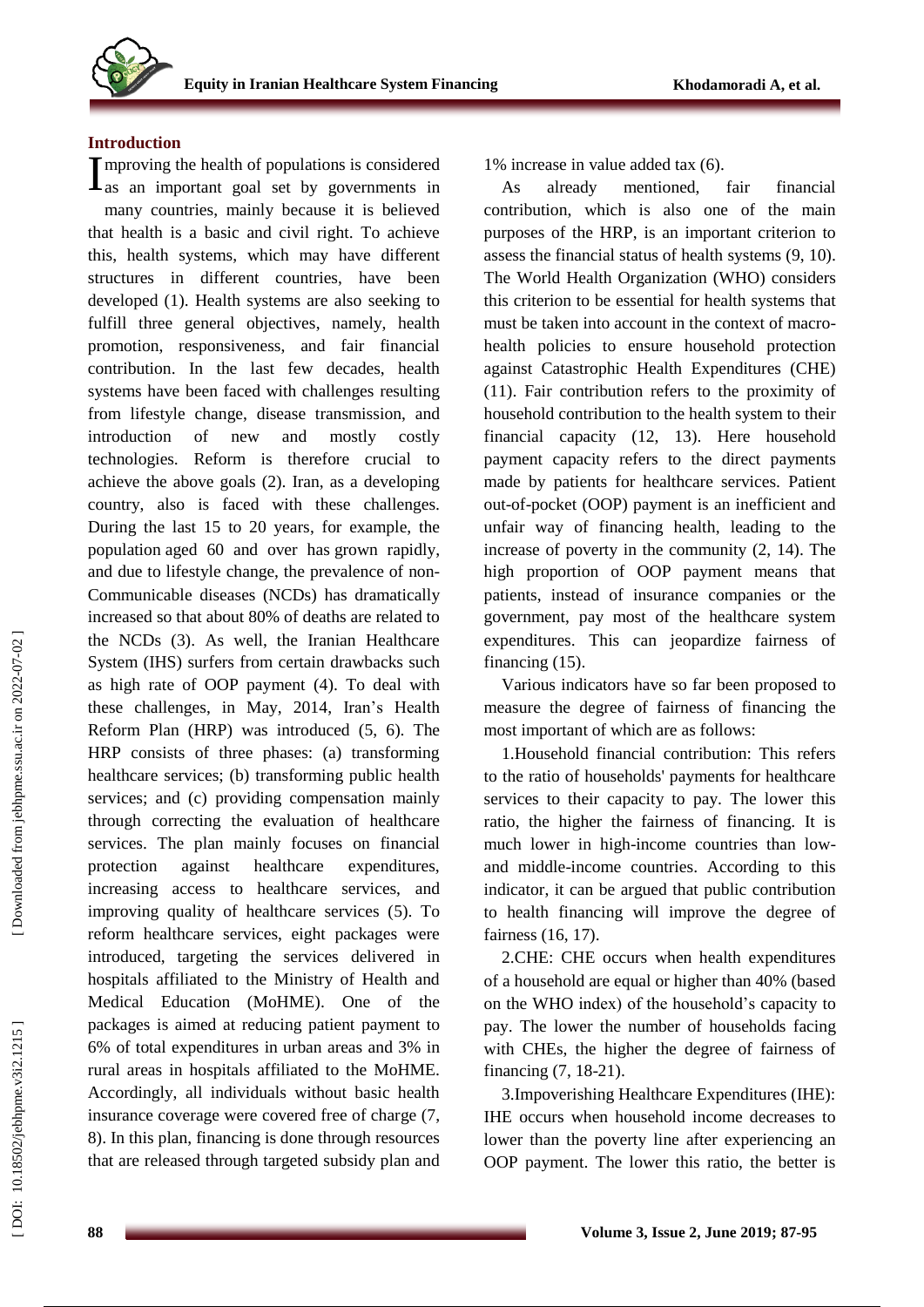

the degree of fairness of financing (22, 23).

4.Fair Financial Contribution (FFC): The FFC is to measure fairness in distribution of healthcare expenditures and was proposed by the WHO in 2000 as one of the three main goals of health systems. According to this indicator, health system will be fairly financed if the total contribution is proportional to the household capacity to pay regardless of household health status (22 -24).

In the current study, the four above -mentioned indicators were investigated for a period of 5 -years by using national data. The distinguishing point in the current study is the fact that throughout the study period the HRP was being implemented so that the plan could be evaluated for financial indicators. Therefore, the current study not only evaluated the status of fair financial contribution but also investigated the impacts of the HRP on the financial pillars of the Iranian healthcare system.

### **Materials and Methods**

To conduct this retrospective descriptive study , the data of Income and Expenditure Survey (IES) (2011-2015) commissioned by Statistical Center of Iran (SCI) were used. The SCI performs this survey once a year. The IES sample consisted of more than 38000 households, including around 141,000 population in both urban and rural areas. Samples in the IES were selected by three -stage cluster random sampling method. Data were collected by a standardized questionnaire and face to -face interviews. The IES data include income and expenditure of households. Since the average expenditure and income vary in different months, the SCI uses different samples in different months. These data have so far been extensively used in some studies on household health expenditures in Iran (25 -28). In the present study, because the preparation and revision of the data were accomplished by the SCI, we only drew the required variables from the pooled data in order to achieve our research objectives and no changes were made to the data before data analysis. Data were analyzed using the Excel and SPSS software. Number of household members, number of sample households, and number of sample member's

participants are shown in Table 1. The IES questionnaire consists of items on the demographic characteristics of household members, place of residence and household properties, non -food and food (including healthcare) expenditures, and household income. Depending on the items, the recall period s of income and expenditure data were determined to be previous week, previous month, or last year. It should be noted that the primary data of the current study are collected by the SCI and further analyses and research were conducted by Social Security Research Institute of Iran. In the current study, four indicators were used to measure fair financing , calculated as follows:

− Household financial contribution: The ratio of household payments for healthcare services to household capacity to pay;

− CHE: The ratio of number of households whose total health expenditures are equal to or more than 40% of their capacity to pay to total number of households;

− Prevalence of IHE: The ratio of number of households whose income is lower than poverty line following paying health expenditures to total number of households; and

− FFC: The following formula developed by the WHO was used to estimate the fairness of financing:

$$
FFCI = 1 - \sqrt[3]{\frac{\sum_{h=1}^{n} w_h / oopctp_h - oopctp_0 /^3}{\sum w_h}}
$$
  
where,

wh indicates household weighting variable , **OOPCTPh** h represents OOPh/CTP h (h: the household identification -Out -of -pocket divided by capacity to pay.

FFC varies from 0 to 1; the closer FFC to 1, the fairer health financing system would be.

The study protocol was approved by the Social Security Research Institute (no. 395002092) .

### **Results**

According to our findings, the average households size in rural areas was larger than that in urban areas . Households size decreased through the five years of the study. The average household size was 4.03 and 3.66 in 2011 that decreased to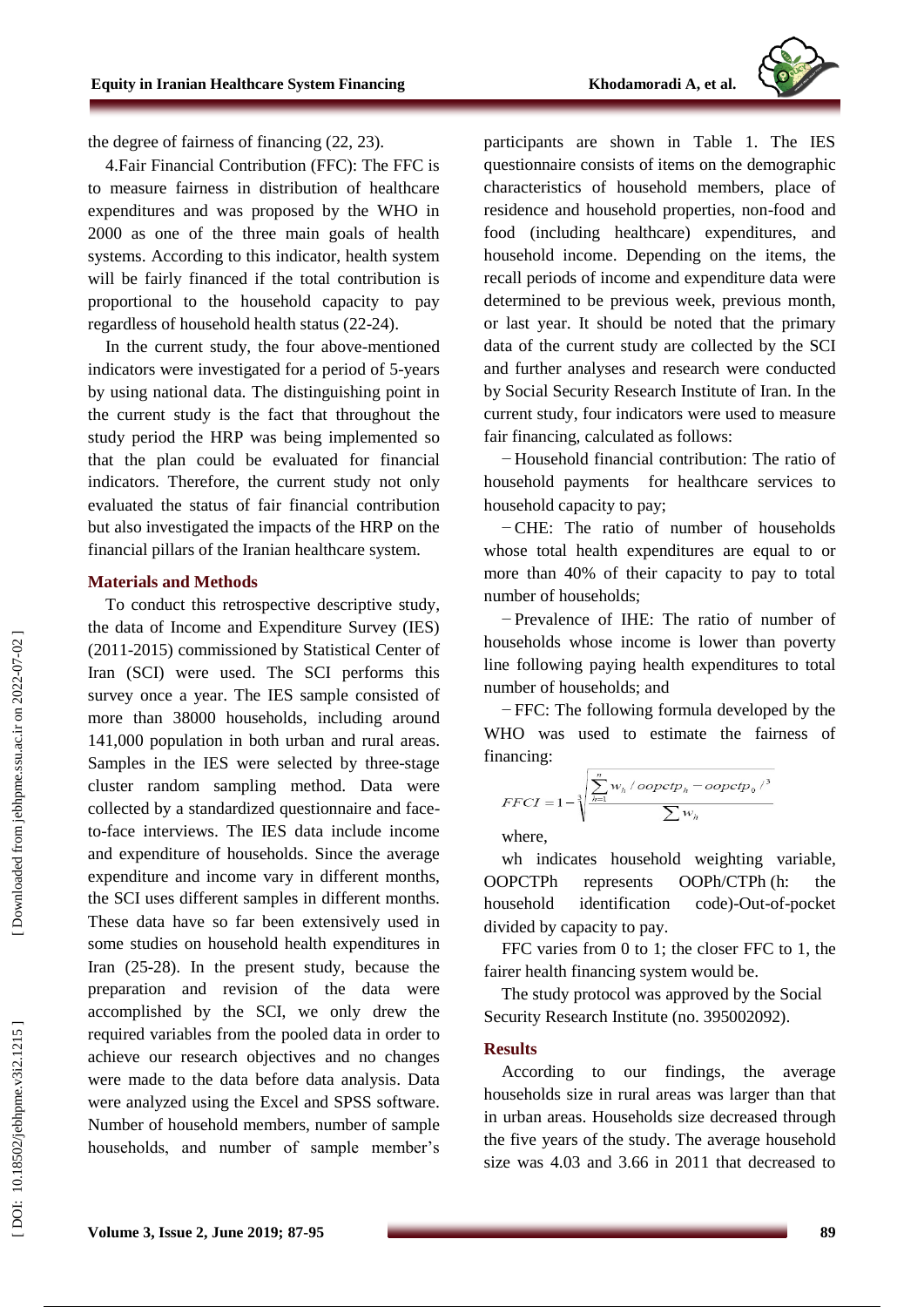3.67 and 3.46 in 2015 in rural and urban areas, respectively. As well, during the study period, gross income and expenditure of rural households increased by 102% and 75%, respectively. The corresponding gross income and expenditure of urban households increased by 114% and 99%, respectively .

OOP payment to Households Capacity to Pay

As shown in Table 2, during the study period, OOP payment increased in rural and urban households it by 240 % and 280%, respectively. Meanwhile, household capacity to pay also increased by 170 % and 200% in rural and urban households, respectively, but the increase of OOP payment was more pronounced. It should be noted that although the HRP increased insurance coverage for both rural and urban households, OOP payment and even its proportion to households capacity to pay continued to increase .

## **CHEs**

During the study, the prevalence of CHE was higher in rural households than in urban ones. The prevalence of CHE in rural and urban areas was reported to be 2.19 and 1.04% in 2011, which increased to 3.69 and 2.39%, respectively, in 2015 (Figure 1). The highest prevalence of CHEs in rural and urban households was reported in 2012

and 2015, respectively, so that in these years 40 per 1000 rural households and 24 per 1000 urban households were faced with CHE. It should be mentioned that after HRP implementation, CHE partly decreased in rural areas but no noticeable change was observed in this indicator in urban areas .

## IHE

The prevalence of IHE in rural and urban areas from 2011 to 2015 is illustrated in Figure 2. The IHE showed variation but generally its prevalence in rural areas increased from 1.3% in 2011 to 1.54% in 2015. In urban areas, it increased from 0.36 to 0.49% during this period. After HRP implementation, the IHE decreased in rural population but increased in urban households.

## FFC

In both rural and urban populations , the FFC index showed variation. In urban areas, it showed a decreasing trend from 2011 to 2013, but did not change in 2013. In rural households, it also showed a decreasing trend but started to increase in 2015 (Figure 3). The average FFC in rural and urban households was obtained 0.822 and 0.844, respectively.

| Year | <b>Residency</b> | No. of households<br>(Total) | No. of households<br>(Sample) | Sample size      | <b>Study</b><br>population |
|------|------------------|------------------------------|-------------------------------|------------------|----------------------------|
| 2011 | Rural<br>Urban   | 5.740.884<br>15,418,149      | 19.786<br>18,727              | 79.738<br>68.541 | 148,279                    |
| 2012 | Rural<br>Urban   | 5,622,157<br>16, 135, 179    | 19,657<br>18,535              | 76,859<br>66,911 | 143,770                    |
| 2013 | Rural<br>Urban   | 6,009,368<br>16.627.656      | 19,436<br>18.880              | 73.274<br>65.702 | 138,976                    |
| 2014 | Rural<br>Urban   | 6.143.612<br>17.232.401      | 19.390<br>18,885              | 72,325<br>65.342 | 137.667                    |
| 2015 | Rural<br>Urban   | 6,277,853<br>17,837,157      | 19,381<br>18,871              | 71,128<br>65,294 | 136.422                    |

**Table 1**. Study population and samples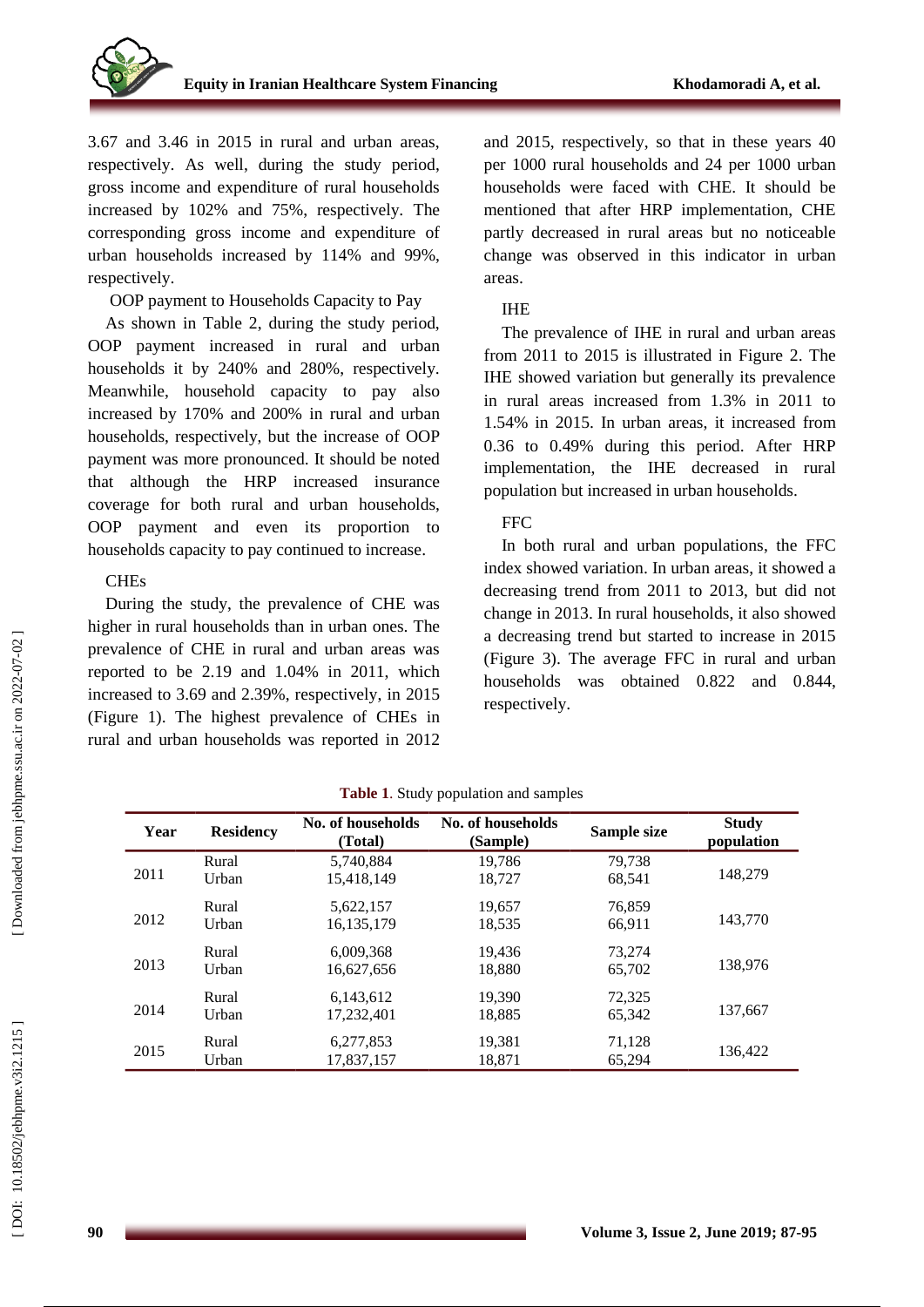| Year | <b>Residency</b> | <b>Capacity to</b><br>pay (Rial) | Out out-of-pocket<br>payment (OPP) | OOP to<br>households<br>capacity to pay | <b>Households</b><br>without insurance<br>coverage $(\% )$ |
|------|------------------|----------------------------------|------------------------------------|-----------------------------------------|------------------------------------------------------------|
| 2011 | Rural            | 60.711.470                       | 4,023,587                          | 0.066                                   | 6.7                                                        |
|      | Urban            | 109,490,676                      | 6,225,431                          | 0.057                                   | 17.4                                                       |
| 2012 | Rural            | 75,877,757                       | 5,214,002                          | 0.069                                   | 6.3                                                        |
|      | Urban            | 133.758.657                      | 7,819,824                          | 0.058                                   | 16.3                                                       |
| 2013 | Rural            | 89,038,291                       | 8,554,787                          | 0.096                                   | 6.3                                                        |
|      | Urban            | 168,244,380                      | 13,099,019                         | 0.078                                   | 15.8                                                       |
| 2014 | Rural            | 98,620,710                       | 8.818.190                          | 0.089                                   | 6.4                                                        |
|      | Urban            | 195,497,292                      | 14.937.425                         | 0.076                                   | 15.7                                                       |
| 2015 | Rural            | 106,170,892                      | 9,493,972                          | 0.089                                   | 5.1                                                        |
|      | Urban            | 219.461.389                      | 17,663,760                         | 0.080                                   | 10.7                                                       |



Figure 1. Percentage of households facing catastrophic healthcare expenditures



Figure 2. Percentage of households suffering from impoverishing healthcare expenditures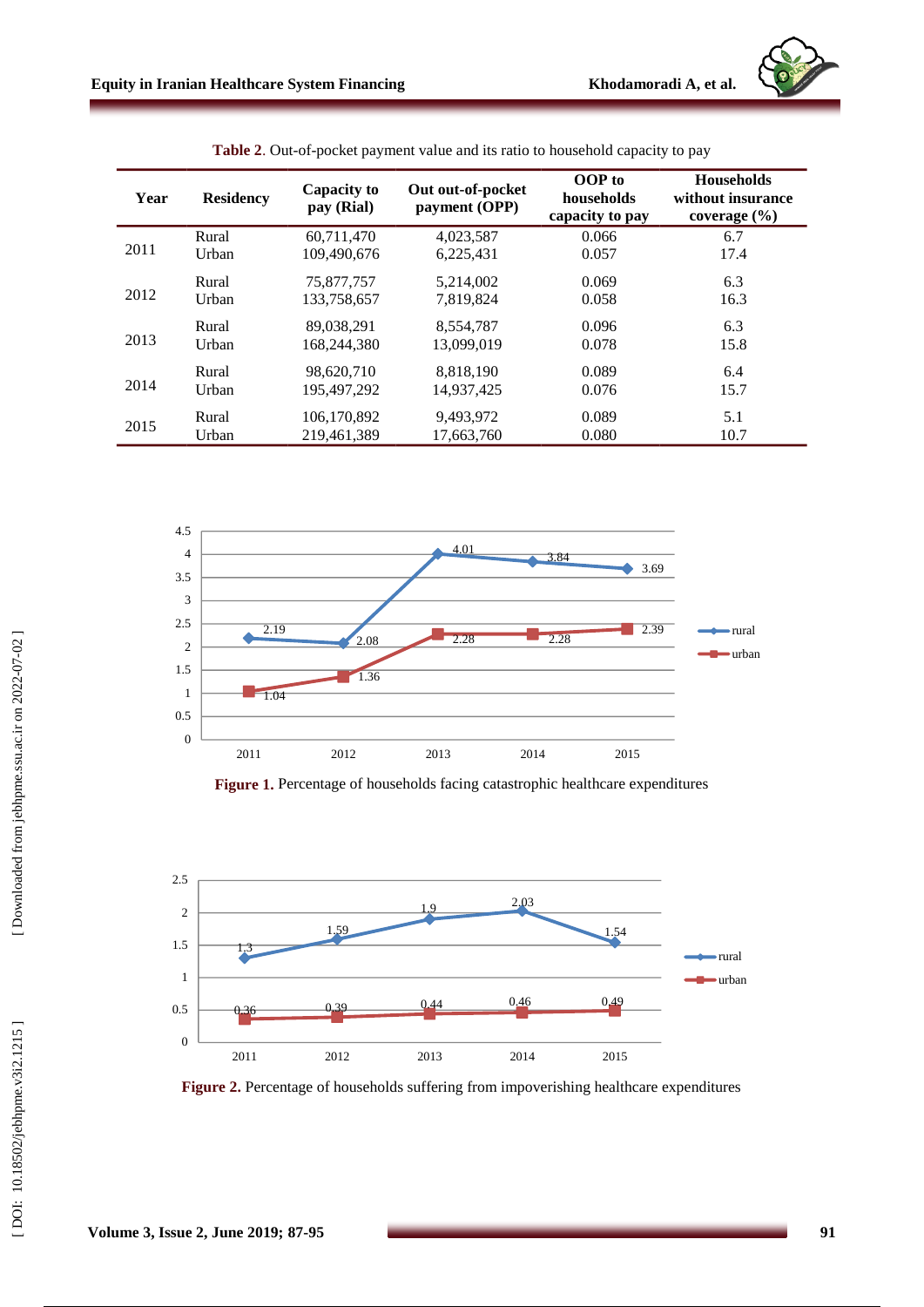

**Figure 3.** Fair financial contribution index

## **Discussion**

The current study used different indicators to measure the degree of financing fairness in Iranian healthcare system in a 5-year period (2011-2015). Although a comprehensive reform, so -called HRP, has recently been implemented in Iran, the findings show that no significant improvement has yet been achieved and even some financing indicators were deteriorated .

The higher the OOP payment, the lower the equity in financing would be, which can lead to impoverishment in the households with low capacity to pay (14, 29). In the current study we calculated household OOP payment and then compared its trend with capacity to pay in Iranian households.

The findings show that during the study period OOP payment was on rise and its increase exceeded household capacity to pay. Therefore, it seems that the HRP, aimed mainly at reducing OOP payment, has not yet been successful in decreasing household healthcare expenditures.

Although the HR P includes a package to reduce the OOP payment of hospitalized patients covered by health insurance in hospitals affiliated to the Ministry of Health and Medical Education (MoHME) to maximally 6% for urban households and 3% for rural residents ( 7, 8), and also to cover all individuals not covered by health insurance free, the findings of the current study show that the HRP was not successful in decreasing OOP payment. Being incorporated into the HRP, the increase of healthcare tariffs can be one of the

main reasons for this failure ( 7, 30). Other reasons may include narrow focus of the H RP on hospitals affiliated to the MoHME and ignoring outpatient visits and private sector services ( 6). Meanwhile, some studies have shown that the HRP has increased utilization of inpatient services ( 8). It is therefore likely that increased health expenditure is due to increased demand resulting from lower copayments for inpatient services in hospitals affiliated to the MoHME.

Another important index to evaluate fairness of financing is CHE. In this regard, the results of the current study show that in all covered years the CHE was higher in rural population than in urban population and at the end of the study period, in both populations the CHE was deteriorated. After HRP implementation, the CHE decreased in rural households but continued to increase in urban households . Higher CHE can mean that people have to cut down on necessities such as food and clothing, or are unable to pay for their children's education (16, 31). CHE reflects the financial burden imposed on families and the financial barriers that reduce their access to healthcare services. Actually , it provides insight into the level of financial protection that the health system provides for the citizens (32). A number of studies have investigated CHE in Iranian healthcare system. For example, Alizadeh et al. (2006) investigated the CHE by using IES in 2002; they found that 3.9% of households were faced with CHEs, which is consistent with our findings (33). A systematic review on studies related to the CHE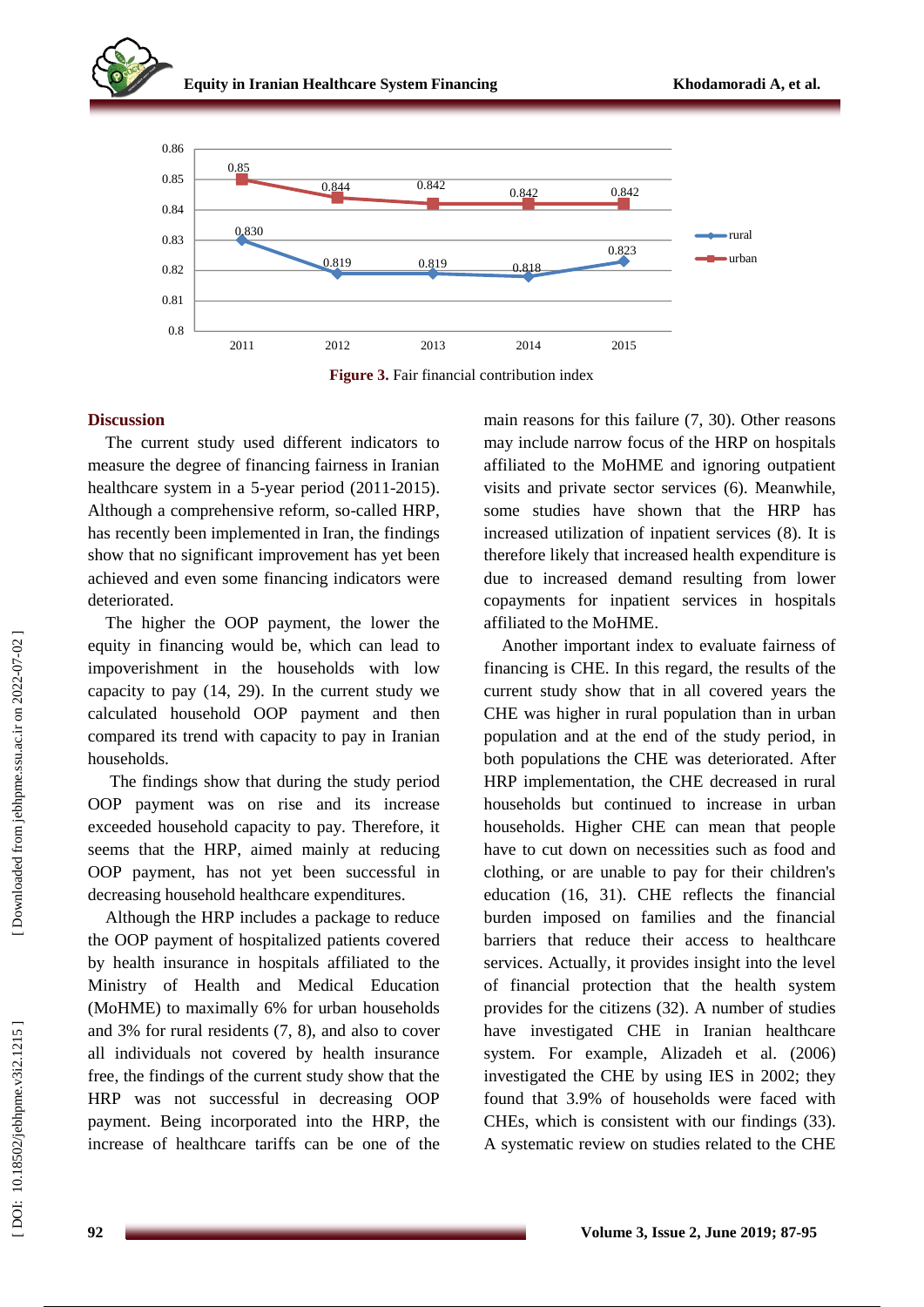

(from 1995 to 2015) showed that, the average CHE was 3.91 (range; 1.97-24%) (34).

The IHE is another indicator included in the current study. Our findings show that the IHE varied throughout the study period, but at the end of the period, it increased in both rural and urban households and was higher in rural areas. Then, the impact of HRP was more pronounced on rural household's health financing indicators. Another study carried out in 2015 showed that IHE was higher in rural areas (35). Some studies conducted in other countries are consistent with findings of the current study (36, 37). Another reason can be the comparatively lower per capita income and therefore lower capacity to pay in rural households. Our findings show that urban household capacity to pay is twice higher than that of rural households. Lack of adequate health insurance coverage is an important reason for comparatively higher IHE in rural areas (36, 38).

Finally, the trend of FFC shows that during the past 5 -years health financing has shown variations, but in general it can be argued that this indicator has declined. The decline in FFC means that equity in health financing has worsened. During the last year of the study the FFC was improved in rural areas that can be due to improved access to inpatient healthcare services. The average FFC of rural and urban households was obtained 0.822 and 0.844, respectively. Alizadeh et al. (2006) also reported a n FFC of 0.844 (33).

## **Conclusion**

Due to limited access to data, comprehensive and reliable investigation of the HRP, particularly its impacts of different aspects of the Iranian healthcare system, has so far been faced with certain difficulties and challenges. The current study was aimed to investigate financing of the Iranian healthcare system by examining the trend of four indicators in a 5 -year period. According to our findings, HRP did not have any significant effect on the decrease of patient OOP payment. We also observed that fairness of financing has been

even deteriorated for both rural and urban households, which requires directing special attention by policy -makers. Our study of variations in the trend of these indicators shows that success of HRP depends on various factors including economic and social that must be taken into account by policy makers when making decisions about its implementation. Undoubtedly, such studies can highlight the necessity to revise some aspects of the HRP and strengthen community perspective in health policymakings. In other words, health policymaking should be considered as a part of the wider social welfare system of the country and in line with its goals.

## Study limitations

1- The current study results are based on the data of the IES of the SCI in which household healthcare expenditures are estimated according to the reports of households that potentially suffer from recall bias and bias due to infrequent payments.

2- This survey did not include indirect payments for healthcare services in calculating patient OOP payments.

## **Acknowledgments**

The authors are grateful to the experts of the Statistical Center of Iran for their cooperation **,** especially Taha Nourollahi for preparatio n and extraction of the data.

## **Conflicts of interest**

The authors declare that they have no conflict of interests.

## **Authors' contributions**

Ghaffari Sh, Fazaeli AA, and Toyserkanmanesh R designed research; Ghaffari Sh, Fazaeli AA, and Khodamoradi A conducted research; Khodamoradi A, Toyserkanmanesh R, Bigdeli F analyzed data; Khodamoradi A, Bigdeli F, Ghaffari Sh, Fazaeli AA, Toyserkanmanesh R, and Rasi V drafted the manuscript. Bigdeli F had primary responsibility for final content. All authors read and approved the final manuscript.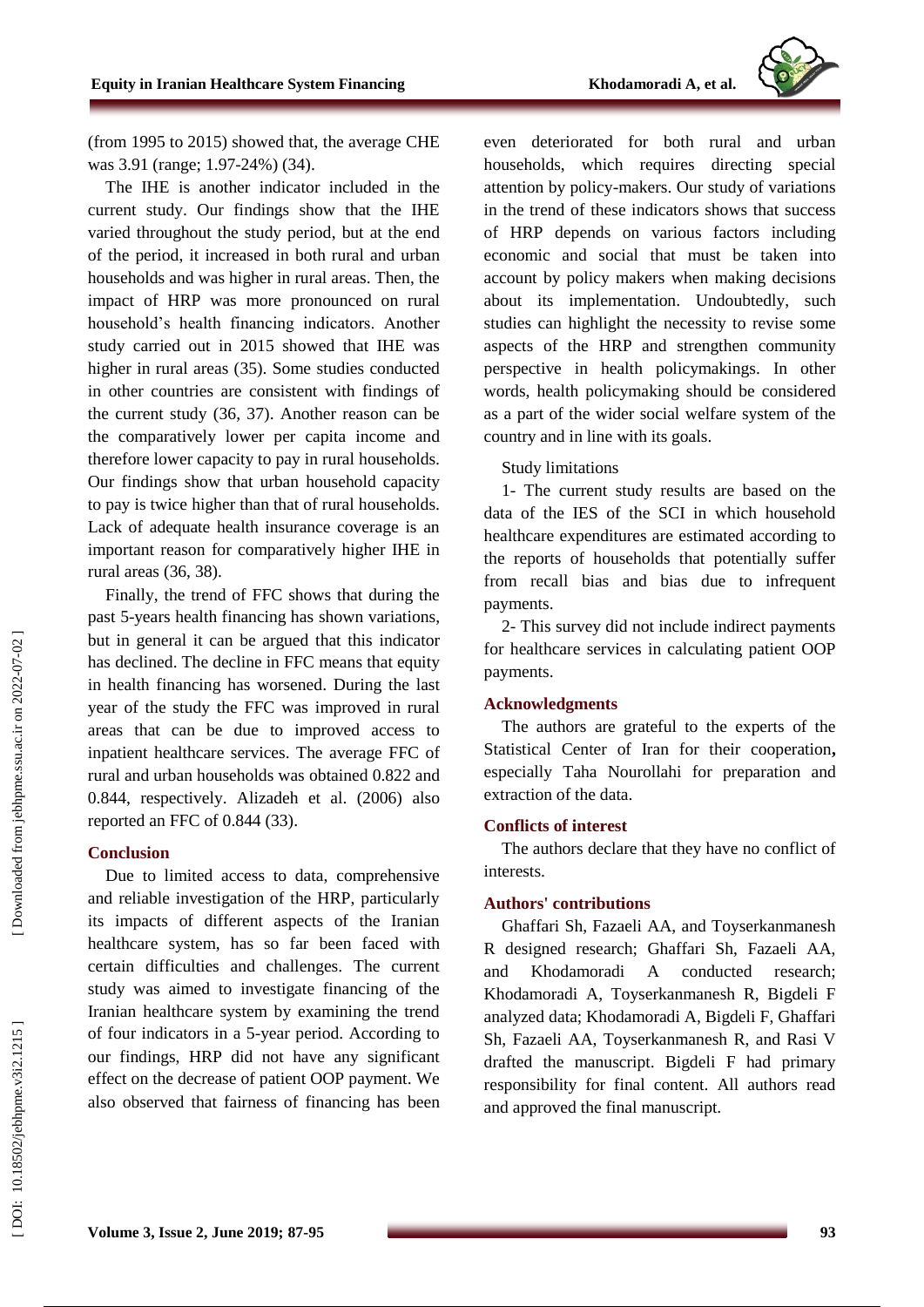

## **References**

- 1. Organization WH. The world health report 2000: health systems: improving performance: World Health Organization; 2000.
- 2.Braithwaite J, Mannion R, Matsuyama Y, Shekelle P, Whittaker S, Al -Adawi S. Health systems improvement across the globe: Success stories from 60 countries: CRC Press; 2017.
- 3.Boutayeb A, Boutayeb S. The burden of non communicable diseases in developing countries. International journal for equity in health. 2005; 4(1): 2.
- 4.Mehrolhassani M, Najafi B, Yazdi Feyzabadi V, Haghdoost A, Abolhallaje M, Ansari M, et al. Total health expenditures and proportion of out of-pocket payments in Iranian provinces; 2008 - 2014. Iranian Journal of Epidemiology. 2017; 12(5Special Issue): 1 -12. [In Persian]
- 5.Piroozi B, Rashidian A, Moradi G, Takian A, Ghasri H, Ghadimi T. Out -of-pocket and informal payment before and after the health transformation plan in Iran: evidence from hospitals located in Kurdistan, Iran. International journal of health policy and management. 2017.
- 6.Moradi -Lakeh M, Vosoogh -Moghaddam A. Health sector evolution plan in Iran; equity and sustainability concerns. International journal of health policy and management. 2015; 4(10): 637.
- 7.Piroozi B, Moradi G, Nouri B, Bolbanabad AM, Safari H. Catastrophic health expenditure after the implementation of health sector evolution plan: a case study in the west of Iran. International journal of health policy and management. 2016; 5(7): 417.
- 8.Karami Matin B, Hajizadeh M, Najafi F, Homaie Rad E, Piroozi B, Rezaei S. The impact of health sector evolution plan on hospitalization and cesarean section rates in Iran: an interrupted time series analysis. International Journal for Quality in Health Care. 2017.
- 9.Raghfar H, Khezri M, VAEZ MZ, SANGARI MK. Impact of health insurance inefficiency on poverty among Iranian households. 2013. [In Persian]
- 10. Preker AS, Carrin G. Health financing for poor people: resource mobilization and risk sharing:

World Bank Publications; 2004.

- 11. Organization WH. World Health Report, 2010: health systems financing the path to universal coverage. World Health Report, 2010: health systems financing the path to universal coverage. 2010.
- 12. Wagstaff A. Measuring financial protection in health: World Bank Publications; 2008.
- 13. Murray CJ, Knaul FM, Ke X, Musgrove P, Kawabata K. Defining and measuring fairness in financial contribution to the health system. 2000.
- 14. Yates R. Universal health care and the removal of user fees. The lancet. 2009; 373(9680): 2078 - 81.
- 15. Fazaeli AA, Seyedin H, Moghaddam AV, Delavari A, Salimzadeh H, Varmazyar H, et al. Fairness of financial contribution in Iranian health system: Trend analysis of national household income and expenditure, 2003 -2010. Global journal of health science. 2015; 7(5): 260.
- 16. Van Minh H, Phuong NTK, Saksena P, James CD, Xu K. Financial burden of household out -of pocket health expenditure in Viet Nam: findings from the National Living Standard Survey 2002 – 2010. Social science & medicine. 2013; 96: 258 - 63.
- 17. Van Doorslaer E, O'Donnell O, Rannan -Eliya RP, Somanathan A, Adhikari SR, Garg CC, et al. Effect of payments for health care on poverty estimates in 11 countries in Asia: an analysis of household survey data. The lancet. 2006; 368(9544): 1357 -64 .
- 18. Xu K, Evans DB, Kawabata K, Zeramdini R, Klavus J, Murray CJ. Household catastrophic health expenditure: a multicountry analysis. The lancet. 2003; 362(9378): 111 -7.
- 19. Delavari H, Keshtkaran A, Setoudehzadeh F. Catastrophic health expenditures and coping strategies in households with cancer patients in Shiraz Namazi hospital. Middle East Journal of Cancer. 2014; 5(1): 13 -22.
- 20. Aryankhesal A, Etemadi M, Mohseni M, Azami -Aghdash S, Nakhaei M. Catastrophic Health Expenditure in Iran: A Review Article. Iranian Journal of Public Health. 2018; 47(2): 166.